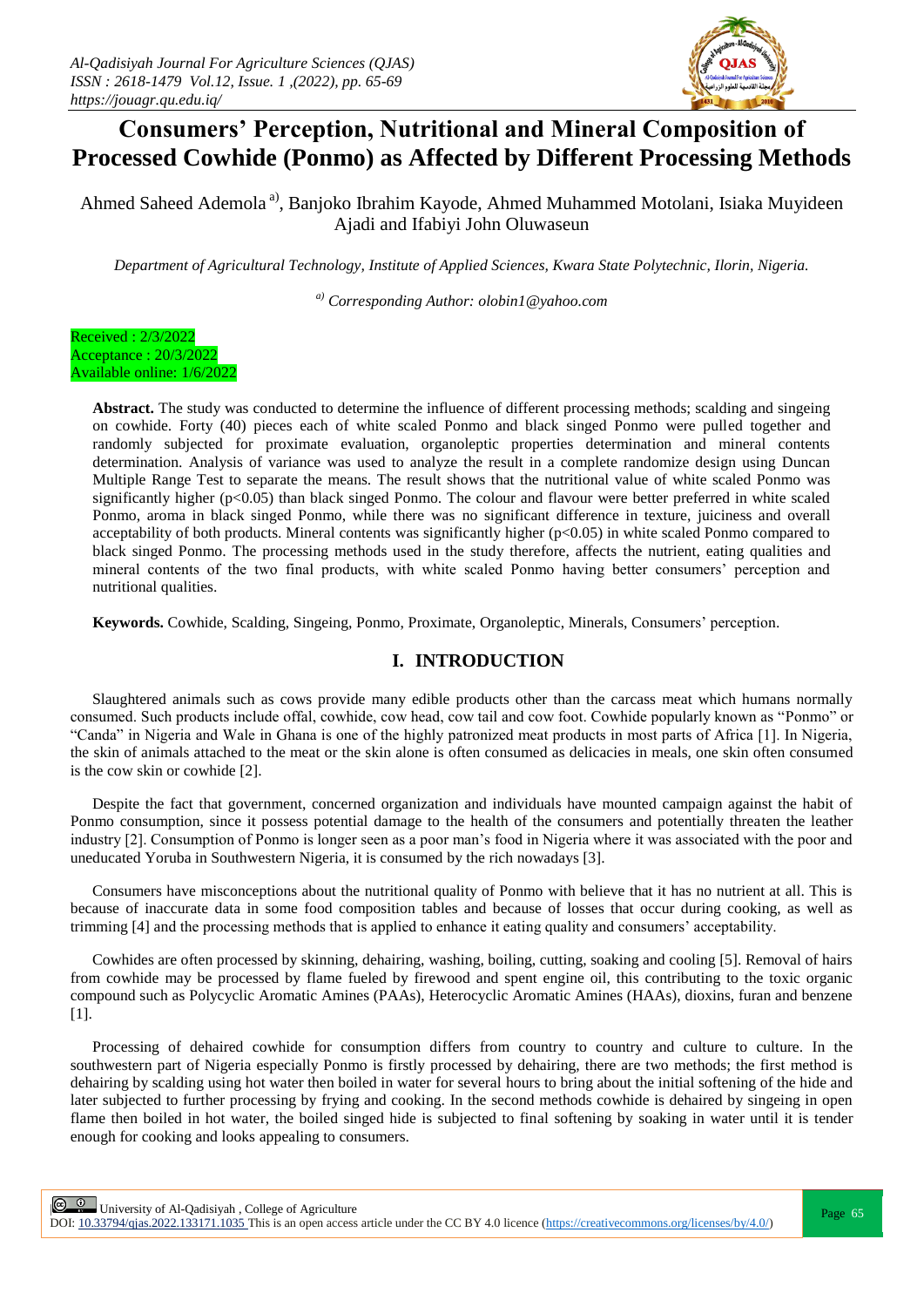

The purpose of cooking is to make meat palatable, digestible and microbiologically safe [6]. During the process meat undergoes both physical, chemical changes and eating qualities that strongly depend on protein denaturation and water loss [7]. The properties of cooked meat products are also dependent on the composition and characteristics of the muscle, heating methods, as well as time/temperature combination during cooking [8], hence the modification of the nutritional value, physical and chemical properties, and consumers' perception [6].

Knowledge of the nutritional composition of cowhide products as affected by processing methods is very essential for proper nutritional quality counseling. All food products thus require analysis to determine the nutritional composition [9]. Accurate and precise analysis of Ponmo is paramount for proper nutritional labeling of the products. Therefore, this study is aimed at determining the consumers' perception, nutritional and mineral composition of processed cowhide (Ponmo) as affected by different processing methods

# **II. MATERIALS AND METHODS**

The cowhide used for experiment was obtained from freshly slaughtered cow of about 2years of age. The cow was slaughtered conventionally, bled thoroughly by hoisting and hanging, and skinned within one hour post mortem. The skin was divided into equal half for further processing into white and black Ponmo.

#### *Processing of White Ponmo*

The first half of the hide was dehaired by scalding using hot water at  $100^{\circ}$ C and scrapping off the hair on the surface of the skin using sharp object to obtain fine smooth skin, the dehaired skin was rinsed properly to get rid of hair particles, soaked in hot water at  $100^{\circ}$ C for 60minutes to give a tender and pliable soft skin. The scaled soft cowhide was the cut into 40 smaller pieces 20g each for deep frying in cholesterol free cooking oil at  $180^{\circ}$ C to 20% moisture content. The fried cowhide was drained off oil and cool down to room temperature, and kept in an airtight container for further analysis.

### *Processing of Black Ponmo*

The second half of the cowhide was dried locally under direct sunlight for three days to 20% moisture content, wood ash was sprinkled on it to prevent flies. Dehairing was done by singeing in a naked flame from Parkiabiblobosa wood fueled by spent engine oil. Burning continue until surface hair was finally burnt off. The singed cowhide was then boiled in water at 100<sup>o</sup>C for 2hour and left in the water to soak for another 12hour until soft and tender enough for cooking. The soft singed cowhide was cut into 40 smaller pieces 20g each, washed, drained and kept in an airtight container and preserved in refrigerator for further analysis.

#### *Organoleptic properties*

The fried white Ponmo was soaked in water at room temperature for 24hour to make soft and tender, the water was changed at 4hour interval. Both the white and black Ponmo were prepared separately for organoleptic properties evaluation. A total of twenty trained panelist age between 18 and 25 years were used to access the Ponmo from differently processing method. The panelists were made to rate each of the replicate of Ponmo from different processing method (white and black Ponmo). Equal bite size from each treatment were coded and served in an odorless plastic plate. The parameter evaluated for include colour, flavour, aroma, juiciness, texture and overall acceptability. The panelist rated the sample on a nine point hedonic scale with maximum score of 9 to extremely high condition while the lowest score of 1 was assigned to the poorest condition [10].

#### *Proximate Composition Determination*

The proximate evaluation of both white and black Ponmo to determine constituents like (moisture, Ash, Carbohydrate, Crude protein, crude lipid and crude fibre) was determined according to [11].

#### *Minerals Determination*

The mineral content was determined using dry Ash extraction method. Potassium was determined using Jenway digital flame photometer while Phosphorus, Calcium, Magnesium, Zinc and Iron were determined by Spectrophotometric method as described by Carpenter and Hendriide [12].

## *Statistical Analysis*

Data generated from this experiment were organized and processed for Analysis of Variance in a Complete Randomized Design (CRD) using SAS 2002. Duncan's Multiple Range Test was computed to compare the difference among the treatment means at probability level of (0.05).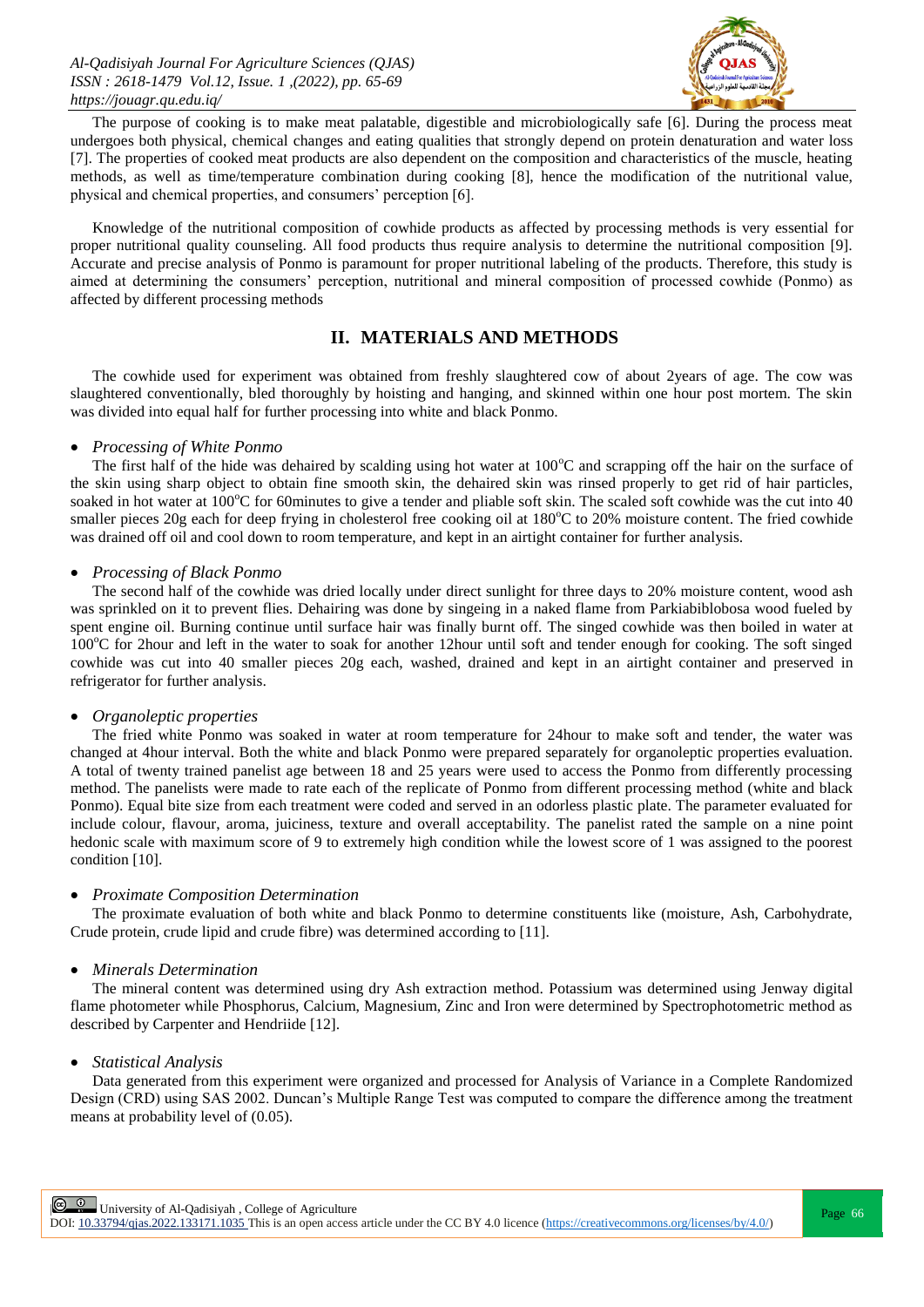

## **III. RESULTS AND DISCUSSION**

| <b>TABLE1.</b> Proximate composition of differently processed Ponmo. |                           |                           |            |  |  |
|----------------------------------------------------------------------|---------------------------|---------------------------|------------|--|--|
| <b>Proximate composition</b>                                         | <b>Processing methods</b> |                           |            |  |  |
|                                                                      | <b>White scaled Ponmo</b> | <b>Black singed Ponmo</b> | <b>MSE</b> |  |  |
| Moisture %                                                           | $23.80^{b}$               | $67.02^{\rm a}$           | 14.868     |  |  |
| Energy %                                                             | $131.50^a$                | 6.80 <sup>b</sup>         | 12.842     |  |  |
| Protein%                                                             | $30.75^{\text{a}}$        | $8.77^{b}$                | 9.632      |  |  |
| Total Fat %                                                          | $3.30^{a}$                | $0.42^b$                  | 0.001      |  |  |
| Ash %                                                                | $1.48^{\rm a}$            | $0.41^{b}$                | 0.001      |  |  |

<sup>abc</sup> Means with the same superscript along the same row are not significantly different (P $>0.05$ ) MSE (mean square error): the average differences between the means

| TABLE 2. Organoleptic properties of differently processed Ponmo. |
|------------------------------------------------------------------|
|------------------------------------------------------------------|

|                                | <b>Processing methods</b> |                           |            |
|--------------------------------|---------------------------|---------------------------|------------|
| <b>Organoleptic Properties</b> | <b>White scaled Ponmo</b> | <b>Black singed Ponmo</b> | <b>MSE</b> |
| Colour                         | $7.00^{\rm a}$            | $2.00^{b}$                | 1.350      |
| Flavour                        | $7.00^{\rm a}$            | 5.00 <sup>b</sup>         | 1.750      |
| Aroma                          | 4.00 <sup>b</sup>         | 6.00 <sup>a</sup>         | 1.250      |
| Texture                        | 6.00 <sup>a</sup>         | 6.00 <sup>a</sup>         | 7.750      |
| Juiciness                      | 3.00 <sup>a</sup>         | 3.00 <sup>a</sup>         | 3.800      |
| <b>Overall Acceptability</b>   | 8.00 <sup>a</sup>         | 6.00 <sup>a</sup>         | 2.950      |

abc Means with the same superscript along the same row are not significantly different (P>0.05) MSE (mean square error): the average differences between the means

| <b>TABLE 3.</b> Mineral composition of differently processed Ponmo. |                           |                           |            |  |  |
|---------------------------------------------------------------------|---------------------------|---------------------------|------------|--|--|
|                                                                     | <b>Processing methods</b> |                           |            |  |  |
| Mineral composition (mg/100g)                                       | <b>White scaled Ponmo</b> | <b>Black singed Ponmo</b> | <b>MSE</b> |  |  |
| Potassium                                                           | $14.80^{\rm a}$           | $4.30^{b}$                | 1.202      |  |  |
| Calcium                                                             | 17.20 <sup>a</sup>        | 3.60 <sup>b</sup>         | 5.067      |  |  |
| Iron                                                                | 21.10 <sup>a</sup>        | 4.30 $^{b}$               | 1.960      |  |  |
| Magnesium                                                           | 17.20 <sup>a</sup>        | 4.62 $^{\rm b}$           | 1.927      |  |  |
| Phosphorus                                                          | 2.10 <sup>a</sup>         | 0.40 <sup>b</sup>         | 0.060      |  |  |
| Zinc                                                                | 6.84 <sup>a</sup>         | $2.24^{b}$                | 0.065      |  |  |

<sup>abc</sup> Means with the same superscript along the same row are not significantly different  $(P>0.05)$ 

MSE (mean square error): the average differences between the means

The result of proximate analysis in differently processed cowhide is presented in table1, the black singed Ponmo (BSP) shows significantly high ( $p<0.05$ ) values in percentage moisture content than white scald Ponmo (WSP) while energy value, crude protein, total fat and ash content where significantly high in white scald Ponmo. The percentage moisture content value for WSP and black singed Ponmo (BSP) were 23.80 and 67.02% respectively. It was observed that during the final soaking of the differently processed Ponmo, BSP absorbed more moisture and gain more weight than WSP. This observed difference may also be attributed to frying WSP was subjected to during processing making the collagen fibre to have shrunk and loss more moisture due to high temperature  $(180^{\circ}C)$  of frying. The moisture content range is in accordance with Maduforo, [13] who suggest 66% MC for cooked cowhide. The result of percentage energy content, crude protein, total fat and ash were significantly high (p<0.05) in WSP 131.50, 30.75, 3.30 and 1.48% respectively compared to low values in BSP with 6.80, 8.77, 0.42 and 0.41%. The observed differences were attributed to different processing methods. The lower values obtained for BSP was as a result of the high heat intensity from the naked flame used in dehairing (singeing) of the cowhide. This may further be attributed to 24hours over night soaking and washing of BSP which might have eroded the vital nutritional contents. Akwetey [14] suggest that heat intensities from different fuels used in singeing cattle hide contributes to it lower percentage crude protein, ether extract and ash contents. The heat intensity from singeing materials resulted in degradation of essential amino acids of protein [15].

The result of taste panelist on organoleptic properties of differently processed cowhide is presented in table2, the result indicated that the processing methods influenced the sensory scores for colour, flavour, aroma, texture, juiciness and overall acceptability of both WSP and BSP significantly  $(p<0.05)$ . Colour is the first sensory assessment parameter for meat and meat products qualities and consumers' acceptability [6] was significantly different (p<0.05). The taste panelist rated a score of moderately light (7.0) for WSP while BSP was rated as just dark (2.0) in appearance on nine point hedonic scale. The darkness observed in BSP was as a result of the naked flame used in singeing the cowhide. Flavour was rated moderately high (7.0) for WSP while BSP was rated (5.0) intermediate flavour. There were also differences ( $p<0.05$ ) in the taste panel score for aroma, while WSP was rated 4.0 (slightly perceptible) BSP was rated 6.0 (slightly strong aroma). The slightly

Page 67 | University of Al-Qadisiyah , College of Agriculture

DOI:  $10.33794$ /qjas.2022.133171.1035 This is an open access article under the CC BY 4.0 licence (https://creativecommons.org/licenses/by/4.0/)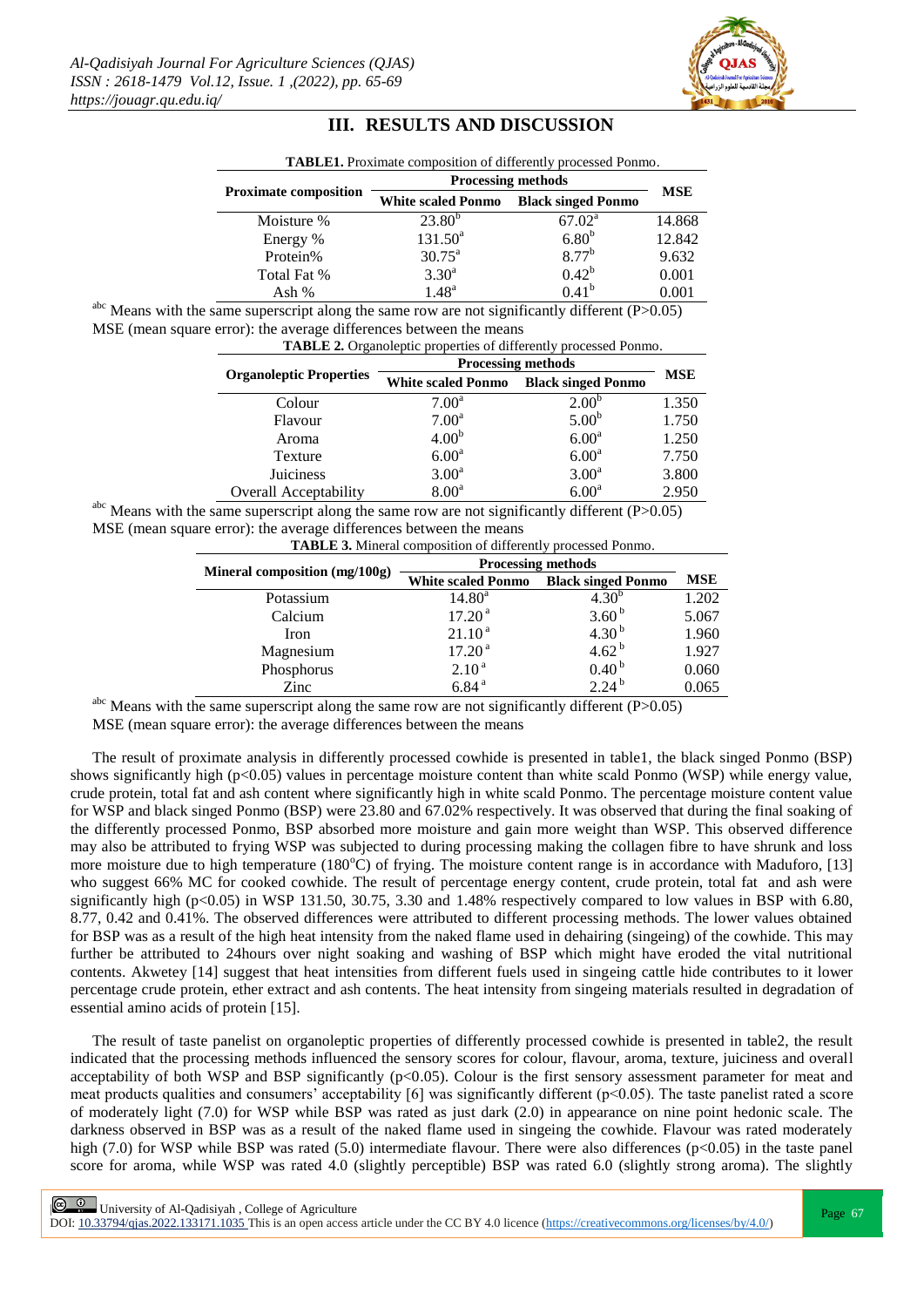

strong aroma observed in BSP was attributed to the smoke produced by firewood and spent engine oil during singeing. The taste panelist were however, not able to detect any differences in the texture, juiciness and overall acceptability in both products.

The effect of different procession methods on mineral contents of cowhide produced into WSP and BSP is presented in table 3. The result shows that the mineral contents of WSP was significantly high (p<0.05) with values of 14.80, 17.20, 21.10, 17.20, 2.10 and 6.84mg for K, Ca, Fe, Mg, P and Zn respectively. The BSP recorded a significantly lower (p<0.05) mineral contents with 4.30, 3.60, 4.30, 4.62, 0.40 and 2.24 mg for K, Ca, Fe, Mg P and Zn respectively. The low mineral contents observed in BSP may be as a result of burning during singeing, and may also be due to soaking and intermittent changing of water used for soaking. Kwetey [14] observed low levels of Fe, Mn, Cu, Pb and Cd in processed cattle hide compared to minimum permissible level (MPLs). Generally, mineral contents observed in this study were bellow maximum permissible level [16]. Low level of minerals may also be attributed to some other factors like environmental conditions, concentration in soil, feed and drinking water [17].

# **CONCLUSION**

Ponmo is a product of cowhide processing, two types of Ponmo have gain more popularity among the people of Southern Nigeria with the insinuation that Ponmo supplies no nutrients. The study shows that procession methods influenced the nutrient contents and consumers' acceptability of Ponmo in different ways.White scald Ponmo had better colour, flavour and aroma, with high nutrient and mineral contents compared to black singed Ponmo. White scald Ponmo is hereby recommended. This research only considered one out of many means of singeing cowhide for Ponmo in southern part of Nigeria. Other means of singeing includes use of used car tyre, gas, plastic scrap and used engine oil. Therefore, we recommend further research into the effects of these singeing methods on product safety and human health.

# **FUNDING STATEMENT**

This research received no specific grant whatsoever from any funding individual or agency in the public, private or nonprofit sectors. The research work is fully funded by the Authors

## **CONFLICTING INTEREST**

The Authors hereby declare that there is no conflict of interest whatsoever, before, during and after the collection of data and writing of this paper.

## **REFERENCES**

- [1] Okiei W, Ogunlesi M, Alabi, F and Osinghuru B (2009). Determination of Toxic Metal Concentrations in Flame Treated Meat Products, Ponmo. Determination of Toxic MAfrican J. Biochem Research, 3(10), 332-339.
- [2] Tijani SA, Ajayi OO (2016).Perception of Stakeholder to the Proposed Ban on Cowhide Consumption in Ogun State Nigeria. Business published 2016. Doi:10.4314/jae.v20i1-15.
- [3] Adeyeye TL, Aye PA (2015).Comprehensive Evaluation of the Consumption of Subcutaneous fat, Skin and Muscle of Bull.J. Chem, Bio and Physical Science 5(4)3963-3988.
- [4] Gerber N (2007). The role of meat in human nutrition to the supply with nutrients particularly functional long-chain n-3 fatty acids.ETH ZURICH ZURICH.
- [5] Joseph JK (2006). Processing Quality and Preference for Ponmo a Popular Cow Skin Product in Southwest Nigeria.J.agric res and dent.5(1).
- [6] Omojola AB, Ahmed SA, Attoh-Kotoku V, Wonger GSI, Iyanda OD (2014). Effect of Cooking Methods on Cholesterol, Mineral Composition and Formation of Total Heterocyclic Aromatic Amines in Muscovy Drake Meat.Journal of Science of Food and Agriculture, DOI: 10.1002/jsfa.6687.
- [7] Walsh H, Martins S, O'Neil EE, Kerry JP, Kenny T, Ward P (2010). The effects of different cooking regimes on the cook yield and tenderness of non-injected and injected enhanced forequarter beef muscles. Meat sci. 84:444-448.
- [8] Christensen M, Purslow PP, Larsen LM (2000).The effect of cooking temperature on mechanical properties of whole meat, single muscle fibres and perimysial connective tissue.Meat sci. 66:91-96.
- [9] Nielson SS (2011). Food Analysis (4<sup>th</sup> edition). (S.S Neilson Ed) New York USA; Springer Science Business Media. Doi:10.1007/978-1-4419-1478-1-8.
- [10] Mahendraker NS, Khabade VS, Dani NP (1988).Studies on the effect of fattening on carcass characteristics and quality of meat from Bannu-lamb. J. Food Sci. Technol. 25: 228-230.
- [11] AOAC (2005).Official Method of Analysis. 18<sup>th</sup> Edition, Association ofOfficiating Analytical Chemists, Washington DC, Method 935.14 and 992.24.
- [12] Carpenter CE, Hendriide DG (2003) Mineral analysis in food analysis 3rd addition Kluwer Academy. Plenum publisher, New York pp 191-198.

**Page 68**<br>Page 68 | University of Al-Qadisiyah, College of Agriculture<br>Page 68 | Page 68

DOI:  $10.33794/q$ jas.2022.133171.1035 This is an open access article under the CC BY 4.0 licence (https://creativecommons.org/licenses/by/4.0/)